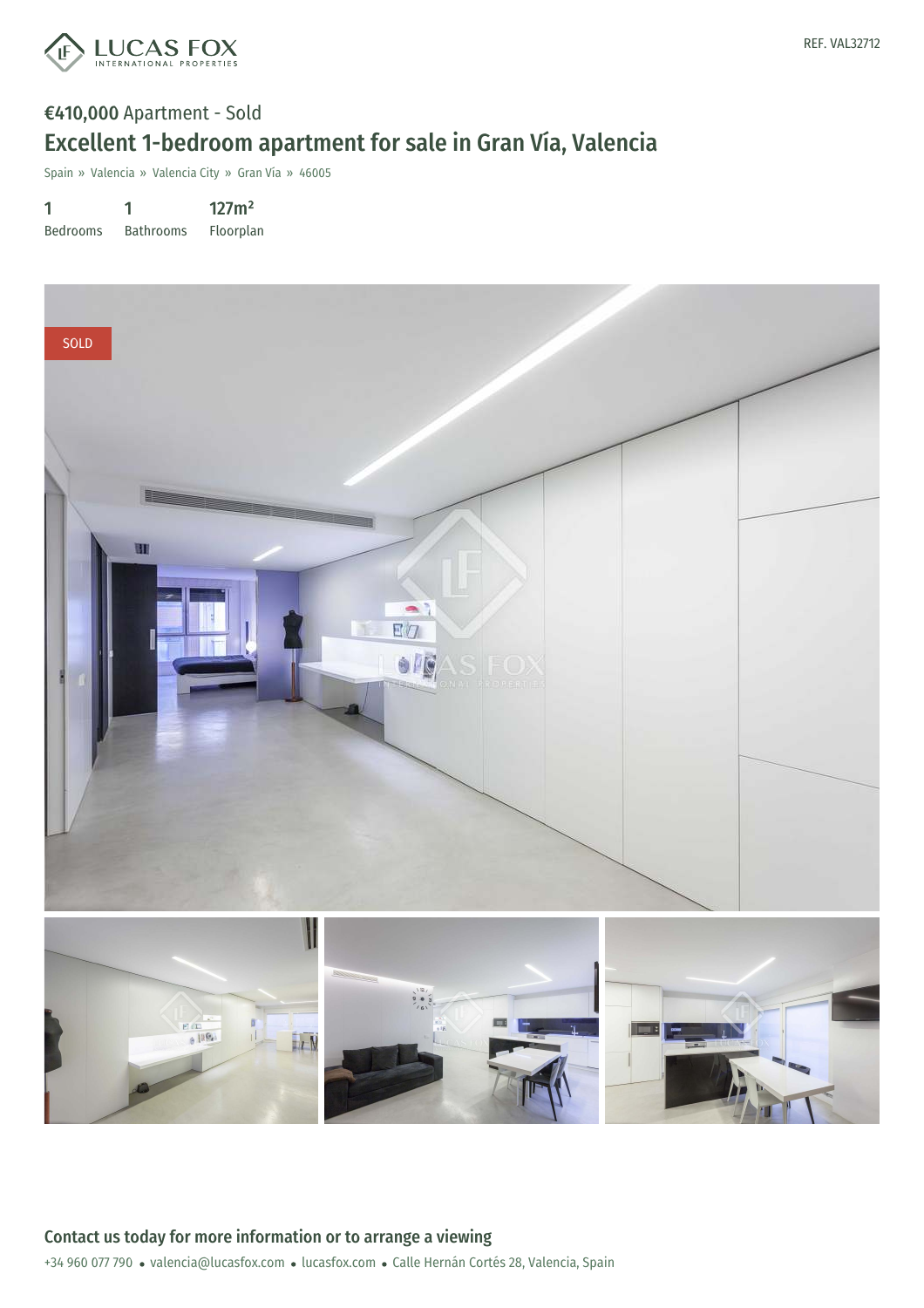

# €410,000 Apartment - Sold Excellent 1-bedroom apartment for sale in Gran Vía, Valencia

Spain » Valencia » Valencia City » Gran Vía » 46005

1 Bedrooms 1 Bathrooms 127m² Floorplan

OVERVIEW

### Fully renovated 127 m² apartment with a practical and functional design for sale in one of the best locations in the Gran Vía neighbourhood, Valencia.

This magnificent loft is located in an exclusive building in the Gran Vía neighbourhood, located in a privileged spot, next to the Turia River Gardens, one of the largest green areas in the city. The building, built in 1991, is one of the most emblematic in the area, with unbeatable views, top quality and perfectly maintained common areas. It has two garage floors, so it would be possible to acquire a space for purchase or rent.

The apartment has been completely renovated a few years ago, with a practical and functional layout and top quality materials. We access directly through the day area and find a modern open kitchen with white cabinets, with large storage capacity and all integrated appliances. The living-dining room is open to the kitchen, with microcement floors in grey. Next we find a complete bathroom, the dressing room and the large master bedroom with a reading area. The bedroom has large windows on the facade, facing southeast, making it very bright and sunny.

The entire home has air conditioning through ducts, white lacquered wood interior carpentry and exterior carpentry with thermal and acoustic insulation. If desired, it is possible to recover the second bedroom easily.



[lucasfox.com/go/val32712](https://www.lucasfox.com/go/val32712)

Lift, Natural light, Air conditioning, Double glazing, Equipped Kitchen, Exterior, Heating, Near international schools, Renovated, Transport nearby, Walk-in wardrobe